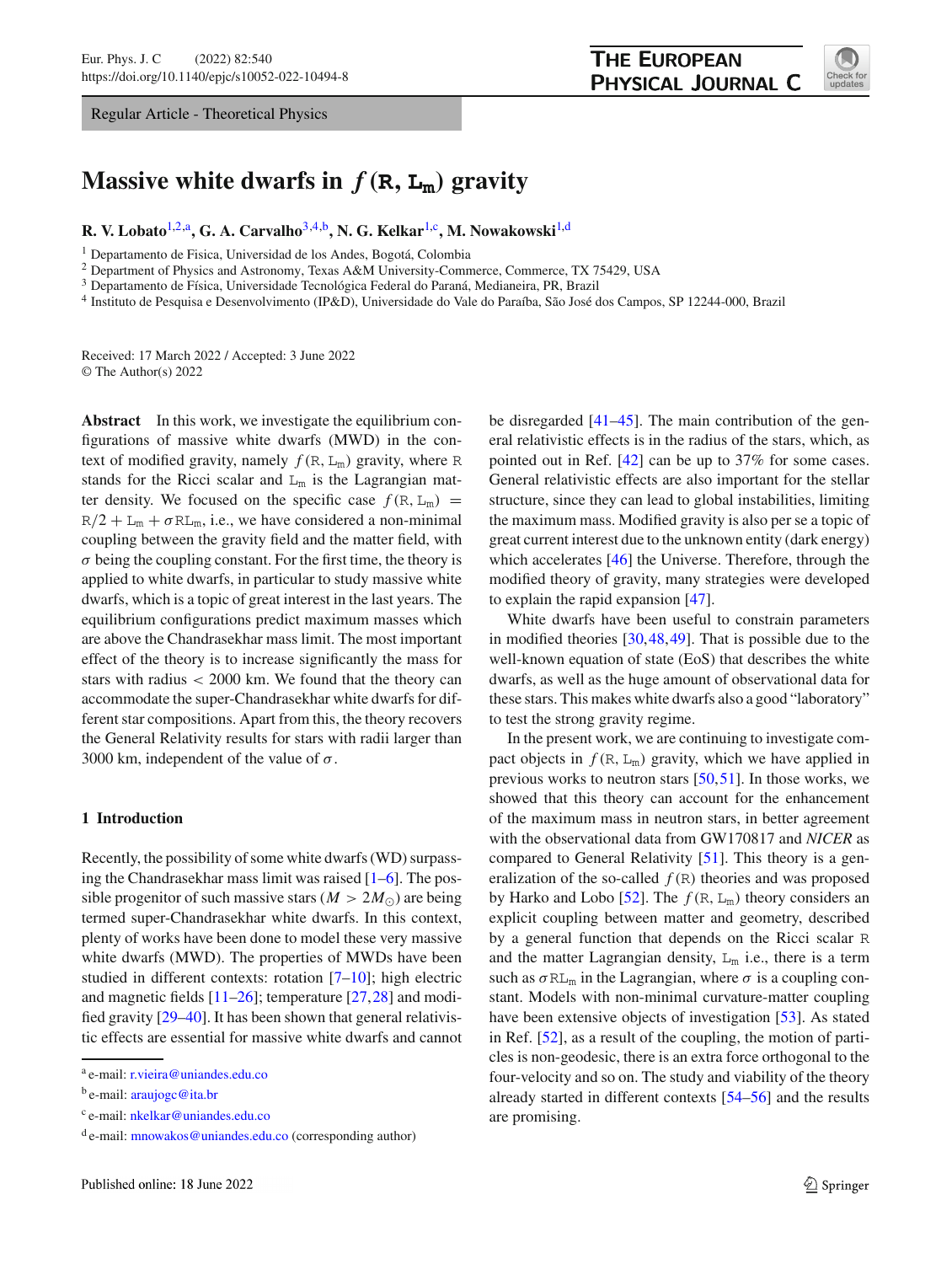In the next section, we shall discuss the possible progenitor candidates for supermassive white dwarfs, showing the present and future observations that lead to them. In Sect. [4](#page-2-0) we shall briefly present the resulting hydrostatic equilibrium equation for the  $f(R, L_m)$  theory of gravity. In Sect. [5,](#page-3-0) we will present the numerical procedure, boundary conditions, the equation of state and threshold due to the composition used in this work. Results are presented in Sect. [6,](#page-3-1) followed by the discussion and conclusions in the last section (Sect. [7\)](#page-5-0).

### **2 Super-Chandrasekhar candidates**

Though the origin of the supernovas of type Ia (SN Ia) is understood as the thermonuclear detonation of a white dwarf (WD) which is triggered either by the merger of two WDs in a binary or a single WD accreting mass from a companion, the experimental evidence for the progenitors of SN Ia is scarce. Observation of progenitors near and above the Chandrasekhar limit is challenging. In particular, some observed SN Ia, such as SN 2009dc, have spectral observations similar to normal SN Ia, however they are overluminous and ejecta velocities are slower compared to normal ones [\[1](#page-7-0)[–4](#page-7-8)]. The ejecta masses are estimated to be highly super-Chandrasekhar  $(2.2-2.8 \, M_{\odot})$  [\[5\]](#page-7-9); while double degenerate merger, off-center explosion and differential rotation models still struggle to explain these large values [\[57](#page-8-16)[–59](#page-8-17)].

Besides the highly super-Chandrasekhar SN Ia progenitors, spectra of the pulsating subdwarf-B (sdB) star KPD 1930+2752 confirmed that this star is a binary [\[60\]](#page-8-18). The amplitude of the orbital motion (349.3  $\pm$ 2.7kms<sup>-1</sup>) combined with the canonical mass for sdB stars  $(0.5 M_{\odot})$  implied a total mass for the binary of  $1.47 \pm 0.01$  M<sub> $\odot$ </sub>, thus making it the first possible candidate for a super-Chandrasekhar progenitor. Another discovery of the shortest period binary comprising a hot subdwarf star (CD-30 11223, GALEX J1411- 3053) and a massive unseen companion was reported in [\[61](#page-8-19)]. The measured parameters of the sdB CD-30 11223 were found to favor a canonical mass close to  $0.48 \, \text{M}_{\odot}$  that would correspond to a minimum mass of  $0.77 \text{ M}_{\odot}$  for the companion. Constraining the radius of the primary using a measurement of its rotation velocity and fitting the amplitude of the ellipsoidal variations, the authors set an upper limit of  $0.87 M_{\odot}$  for the secondary mass at an orbital inclination of 68 $\degree$  and hence obtained a total mass of 1.35 M<sub> $\odot$ </sub> for the system. However, the authors mention that systematic effects in the measurement of the rotation velocity and the possibility that the primary mass may exceed  $0.48 \text{ M}_{\odot}$  imply that the total mass of the system may exceed the Chandrasekhar mass limit.

More recently, HD265435, a binary system with an orbital period of less than a hundred minutes, consisting of a white dwarf and a hot subdwarf was discovered [\[62\]](#page-8-20). This system was observed by the Transiting Exoplanet Survey Satellite (TESS). Combining the spectra obtained at the Palomar 200-inch telescope with the radius estimate from fitting the spectral energy distribution (SED), the visible star was characterized to be a hot subdwarf of spectral type OB. The orbital inclination of the system allowed the authors to estimate the mass of the unseen companion, which is probably a white dwarf with a carbon-oxygen core. The total mass of the system was estimated to be  $1.65 \pm 0.25$  solar masses, thus exceeding the maximum allowed value of the mass of a stable white dwarf to make it a super-Chandrasekhar candidate progenitor.

# **3 Massive white dwarfs on the grounds of modified gravity**

As we mentioned above, the Chandrasekhar limit may not be unique. Some early studies considered a high magnetic field to violate it. However, it was soon shown that one can have a maximum limit for extreme magnetic fields in these highly magnetized WDs, i.e., huge magnetic fields bring instabilities to the hydrostatic equilibrium equations. For details and discussions see Ref. [\[12\]](#page-7-10) and references therein. Soon after the stability of these magnetic white dwarfs was explored in solid grounds, and a maximum magnetic field was established, depending on the core composition of the star [\[63](#page-8-21)]. Considering all sorts of instabilities, the maximum limit was established around 2.0  $M_{\odot}$  [\[16](#page-7-11)[,23](#page-7-12)[,26](#page-7-5),[64\]](#page-8-22). Above this limit the star changes its geometry too much, becoming a torus due to anisotropic pressures. Simulations of mergers of WDs leading to magnetic super-Chandrasekhar WDs have been performed [\[65\]](#page-8-23) leading to a maximum mass of 1.45  $M_{\odot}$ . For the case of isolated sources, it would be 1.46  $M_{\odot}$  [\[10](#page-7-3)]. This is in accordance with new observations such as the one in Ref. [\[66\]](#page-8-24), where a WD has a mass around  $1.32 M_{\odot}$ , radius around 2140 km and a possible magnetic field of 600- 900 megagauss. Although magnetic fields could enhance the mass, strongly magnetic white dwarfs are still absent among detached white dwarf binaries that are younger than one billion years. This is in contrast with semi-detached binaries, such as Cataclysmic Variables [\[67](#page-8-25)], i.e., according to these data, super-Chandrasekhar due to magnetic field would likely be formed by Cataclysmic Variables as progenitors.

As one can see, the highly expected breaking of spherical symmetry and the absence of strong magnetic fields in isolated white dwarfs, leads to an open window for other mechanisms that could also violate the Chandrasekhar limit. One such mechanism would be modified gravity [\[29](#page-8-0)[–40](#page-8-1)[,68](#page-8-26)]. In Ref.  $[29]$ , the well-known  $f(R)$  gravity which is one of the most studied modified theory of gravity was used. The maximum masses found in this work were between 1.772−2.701 *M*-. This theory was also explored in the Pala-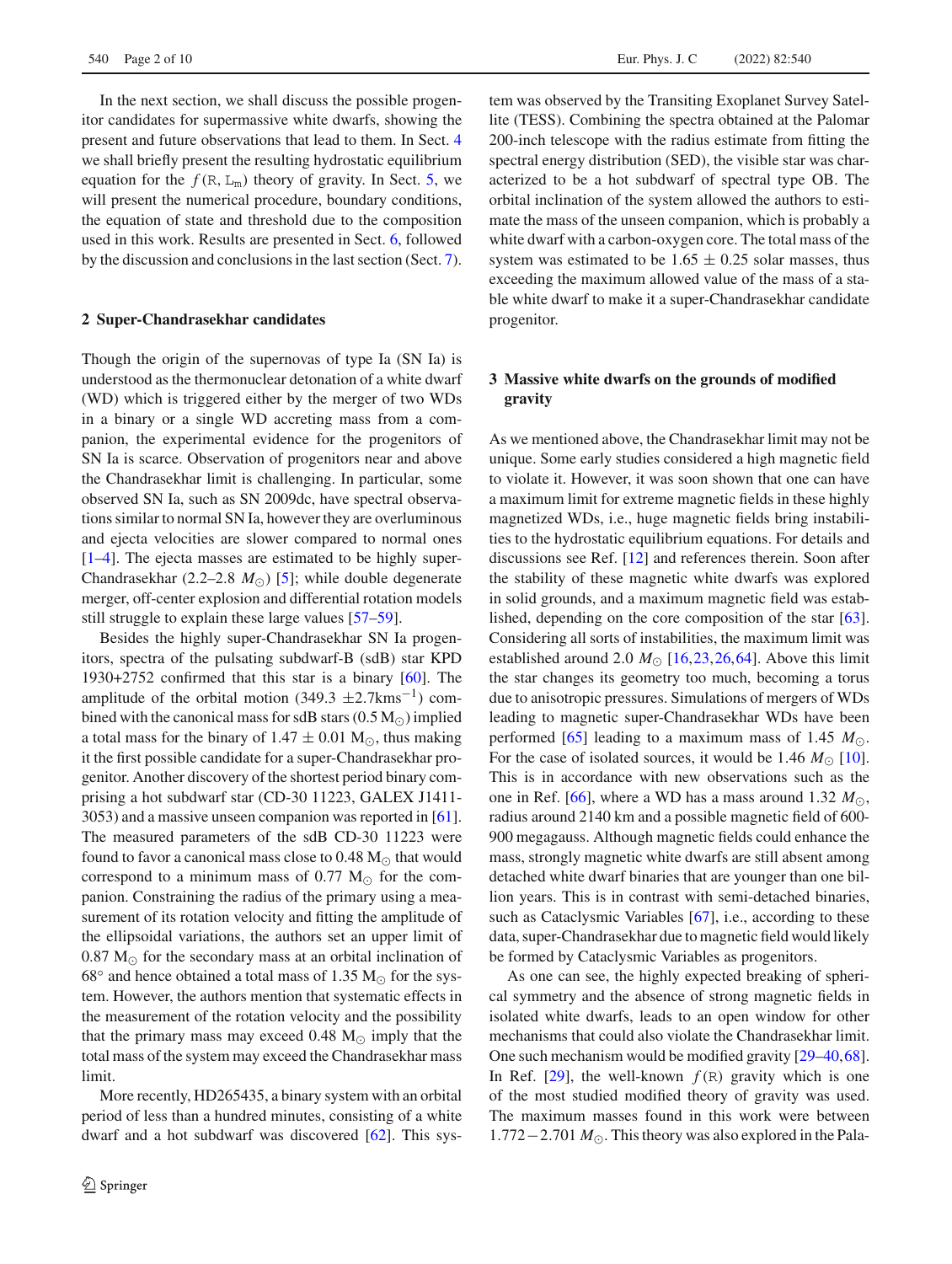tini formalism [\[69](#page-8-27)] and for this formalism the WDs could have mass beyond 2  $M_{\odot}$  for high values of the theory's parameter. Such works used perturbative approaches to find the equilibrium configurations of WDs in  $f(R)$  gravity, but recently Ref. [\[70](#page-8-28)] showed that perturbative results for neutron stars differ from non-perturbative ones, which means that those perturbative WD approaches can be misleading. The authors of Ref. [\[32](#page-8-29)] also considered the  $f(R)$  gravity as well as: fourth order gravity theories (FOG), Eddington inspired Born–Infeld gravity (EiBI) and Scalar–Tensor– Vector gravity (STVG). They used WD as a tool to constraint these alternative theories. For STVG, there was no significant enhancement of the mass for any value of the theory's parameter. For the case of the EiBI, for different positive values of the parameter of the theory, one could have a significant enhancement of the mass, however for some value that could lead to huge (unrealistic) mass-radius. For the case of FOG, one can have the same behavior, i.e., a large enhancement of the mass-radius. Finally, for the case of  $f(R)$  gravity, where the model was characterized by two parameters, the maximum mass of white dwarfs was near the Chandrasekhar limit. Unlike FOG and EiBI, one could have the mass near  $3.0 M_{\odot}$  for a pair of parameter combinations. Massive gravity theory also could count for enhancement of the maximum mass of white dwarfs. In Ref. [\[36\]](#page-8-30), the authors using the Rham–Gabadadze–Tolley like massive gravity have found WDs with maximum mass of 1.41 to 3.41  $M_{\odot}$  with radius of 871 to 1168 km, respectively. As we can see the massive white dwarfs have been heavily studied under modified gravity in an attempt to have white dwarfs above the Chandrasekhar limit, nevertheless, WDs also have been used as tools to test these modified gravity theories [\[30](#page-8-7),[32,](#page-8-29)[39\]](#page-8-31), which in general, are used broadly in neutron star astrophysics. The aim is to have bounds in the theories' coupling constant and its behavior in the Newtonian limit. The EoS of WDs is well-defined, as well as the nuclear instabilities present in these systems and the mass-radius in the Newtonian limit.

## <span id="page-2-0"></span>**4 Hydrostatic equilibrium equation in**  $f(\mathbf{R}, \mathbf{L_m})$  theory

The  $f(R, L_m)$  gravity action reads [\[52](#page-8-12)] as,

$$
S = \int d^4x \sqrt{-g} f(\mathbf{R}, \mathbf{L}_{\mathbf{m}}), \tag{1}
$$

where  $f(R, L_m)$  is a general function of the Ricci scalar R and of the matter Lagrangian density  $L_m$ , *g* is the metric determinant. When the function takes the form  $f(R, L_m)$  =  $R/2 + L_m$ , the principle of least action leads to the Einstein's field equations  $G_{\mu\nu} = T_{\mu\nu}$ , where  $G_{\mu\nu}$  is the Einstein tensor and  $T_{\mu\nu}$  represents the energy–momentum tensor. We have been considering  $c = 8\pi G = 1$ .

For the case where the function is  $f(R, L_m) = R/2 +$  $L_m + \sigma R L_m$  as considered in references [\[71,](#page-8-32)[72\]](#page-8-33); where  $\sigma$  is the coupling constant, and  $L_m = -p$ ; the variation of the action leads to the following field equations,

<span id="page-2-1"></span>
$$
(1 - 2\sigma p)G_{\mu\nu} + \frac{1}{3}Rg_{\mu\nu} - \frac{\sigma p}{3}Rg_{\mu\nu}
$$

$$
- (1 + \sigma R)\left(T_{\mu\nu} - \frac{1}{3}Tg_{\mu\nu}\right) + 2\sigma \nabla_{\mu}\nabla_{\nu}p = 0. \qquad (2)
$$

which for the static spherically symmetric spacetime and taking the energy–momentum tensor for a perfect fluid, leads to the Tolman–Oppenheimer–Volkov (T.O.V.) – like equations, i.e., the hydrostatic equilibrium equations,

<span id="page-2-2"></span>
$$
\alpha'(p+\rho) + 2z = 0,\t(3a)
$$

$$
p'-z=0,\t\t(3b)
$$

$$
\left[ \left( 2r^2 \rho e^{\beta} + (2Rr^2 \rho e^{\beta} + 3r^2 z \alpha' + 6pr\beta' + 2(2Rpr^2 + 3p)e^{\beta} - 6p\right) \sigma - \left( (R - 3p)r^2 + 3 \right) e^{\beta} - 3r\beta' + 3 \right) e^{-\beta} \right] (3r^2)^{-1} = 0,
$$
 (3c)

$$
\left[ \left( r^2 \rho e^{\beta} + (\mathbf{R}r^2 \rho e^{\beta} + 3 r^2 z \beta' + 6 \rho r \alpha' - 6 r^2 z' \right) \right. \\ \left. - (\mathbf{R}pr^2 + 6 \rho)e^{\beta} + 6 \rho \right) \sigma + (\mathbf{R}r^2 + 3) e^{\beta} \\ \left. - 3 r \alpha' - 3 \right) e^{-\beta} \left[ (3r^2)^{-1} = 0. \right] \tag{3d}
$$

Here,  $\alpha$  and  $\beta$  are the metric potentials depending on the radial coordinate *r* and primes denote their derivatives. Finally,  $p$  and  $\rho$  are the pressure and energy density, respectively, and *z* is an auxiliary variable which is the derivative of the pressure. For complete details, see Ref. [\[51](#page-8-11)]. It is worth pointing out that the trace of Eq. [\(2\)](#page-2-1) will provide  $R = -T$  for  $\sigma = 0$ , and using this result one can recover the field equations of General Relativity for this particular case. Further-more, one can note from [\(3\)](#page-2-2), that the four-divergence of the energy–momentum tensor is conserved, which is a remarkable feature of the  $f(R, L_m)$  theory for stars with spherical symmetry. The four-divergence conservation of  $T_{\mu\nu}$  is a con-sequence of our choice for the matter Lagrangian [\[50](#page-8-10)[,51](#page-8-11)],  $L_m = -p$ , which is consistent with the on-shell Lagrangian for relativistic perfect fluids [\[73\]](#page-8-34). Finally we mention that for  $L_m = 0$ , i.e., the vacuum case in which we also have  $T_{\mu\nu} = 0$  and  $p = 0$ , the new Einstein equations reduce to  $G_{\mu\nu}$  + Rg<sub>μv</sub> /3 = 0. This implies R = 0 and hence  $G_{\mu\nu}$  = 0. We are then back to vacuum Einstein equations and as a result the tests of the theory under discussion are in stars, compact objects and cosmology.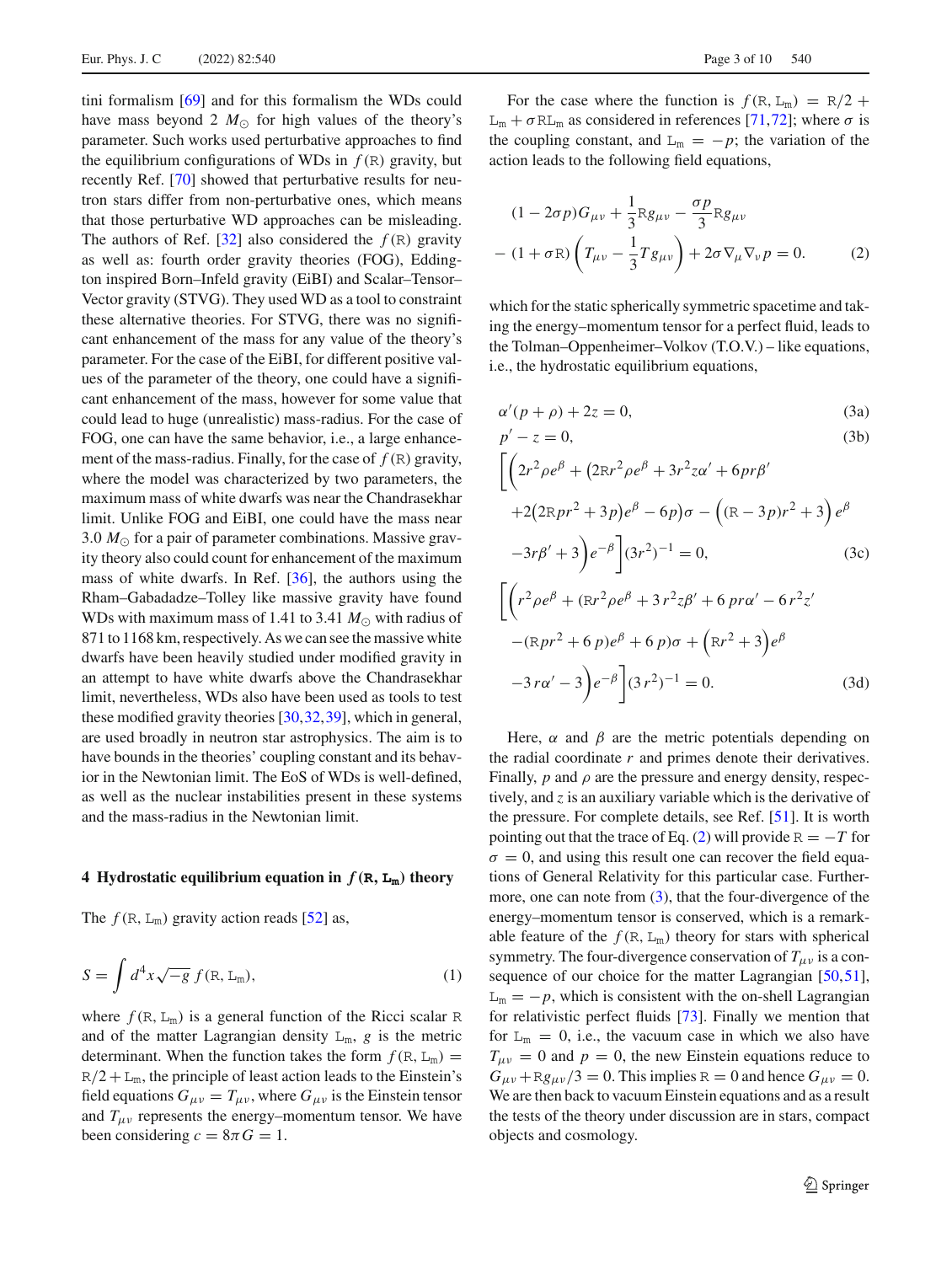# <span id="page-3-0"></span>**5 Numerical procedure, boundary conditions and equation of state**

To solve the system of equations [\(3\)](#page-2-2) numerically, we need to set an equation of state and the boundary conditions: the latter reads,  $p(0) = p_c$  and  $\rho(0) = \rho_c$  at the center of the star  $(r = 0)$ , where  $p_c$  and  $\rho_c$  are the central pressure and central energy density. The stellar surface is the point at the radial coordinate  $r = R$ , where the pressure vanishes,  $p(R) = 0$ . For the metric potentials, we use  $\beta(0) = 0$  and  $\alpha(0) = 1$ . For the auxiliary variable *z*, we use  $z(0) = 0$ , once  $p(0)$  is a global maximum point. The total mass is contained inside the radius  $R$ , as measured by the gravitational field felt by a distant observer. As the boundary condition is at  $r = R$ (the Ricci scalar vanishes at the surface). The continuity of the metric, i.e., the connection conditions with the exterior Schwarzschild solution, requires that [\[48](#page-8-8)[,74](#page-8-35)[,75](#page-8-36)]

$$
M = m(R) = \int_0^R 4\pi r^2 \rho(r) dr.
$$
 (4)

#### 5.1 Equation of state

The simplest EoS which describes the fluid properties of WDs follows the model used for the relativistic Fermi gas of electrons [\[76,](#page-8-37)[77\]](#page-8-38), which is called the Chandrasekhar EoS. There are other equations of state for WDs that insert some corrections into the Chandrasekhar EoS, but essentially, they are all based on the Fermi gas of electrons. Because of this, there is little uncertainty in the EoS for WDs, which is not the case for neutron stars. Some studies, considering massive white dwarfs, generalized the Chandrasekhar model to account for the mass threshold in the ultra-relativistic limit. Here, we point out the work of Chamel and Fantina [\[78](#page-8-39)], where the threshold for density and pressure are found to be increased due to electron-ion interactions.

We use the Hamada–Salpeter (HS) EoS, which accounts for corrections due to electrostatic energy, Thomas–Fermi deviations, exchange energy and spin-spin interactions [\[79,](#page-8-40) [80\]](#page-8-41). However, only electrostatic corrections are found to be non-negligible. This EoS changes the way that the critical mass depends on the nuclear composition, i.e., now depends on *A*/*Z* and *Z*, while for Chandrasekhar it only has *A*/*Z* dependence. The extended HS EoS slightly decreases the Chandrasekhar limit. Using the limit due to electron capture instability, we constrain the massive white dwarfs in  $f(R, L_m)$  gravity and the parameter of the theory. We use four elements:  ${}^{4}$ He,  ${}^{12}$ C,  ${}^{16}$ O and  ${}^{20}$ Ne. The maximum values for pressure are described in the Table [1,](#page-4-0) taken from Ref. [\[78\]](#page-8-39). Using the HS EoS and the pressure thresholds of Table [1,](#page-4-0) we obtain the maximum allowed densities.

The Hamada–Salpeter equation of state can be written as [\[80](#page-8-41)],

$$
p = p_e + p_l,\tag{5}
$$

$$
\rho = \rho_e + \rho_l + \rho_i,\tag{6}
$$

where,

$$
p_e = \frac{m_e^4 c^5}{24\pi^2 \hbar^3} f(x)
$$
 (7a)

$$
f(x) = x(2x^2 - 3)(x^2 + 1)^{1/2} + 3\sinh^{-1} x,
$$
 (7b)

$$
p_1 = -\frac{3}{10} \left(\frac{4\pi}{3}\right)^{1/3} Z^{2/3} e^2 \frac{m_e^4 c^4}{(3\pi^2)^{4/3} \hbar^4} x^4, \tag{7c}
$$

and

$$
\rho_{\rm e} = \frac{m_e^4 c^5}{8\pi^2 \hbar^3} g(x),\tag{8a}
$$

$$
g(x) = x(2x^2 + x)(x^2 + 1)^{1/2} - \sinh^{-1} x,
$$
 (8b)

$$
\rho_1 = -\frac{9}{10} \left(\frac{4\pi}{3}\right)^{1/3} Z^{2/3} e^2 \frac{m_e^4 c^4}{(3\pi^2)^{4/3} \hbar^4} x^4,\tag{8c}
$$

$$
\rho_{\rm i} = m_N c^2 \frac{A}{Z} \frac{m_e^3 c^3}{3\pi^2 \hbar^3} x^3.
$$
 (8d)

The subscripts e, l and i denote the degenerate electrons (Chandrasekhar EoS) term, the Coulomb interactions in the lattice and the rest-mass energy of the ions terms, respectively. *x* is the relativity parameter defined in terms of the Fermi momentum k<sub>f</sub> as  $x \equiv k_f/mc$ .

#### <span id="page-3-1"></span>**6 Results**

In Fig. [1,](#page-4-1) we present the mass-radius relationship for white dwarfs. We generated the mass-radius within the  $f(R, L_m)$ gravity framework, considering four values for the coupling constant  $\sigma$ . For  $\sigma = 0$ , the theory recovers the General Relativity outcomes. For the other cases,  $\sigma$  is assumed to have positive values, going from  $0.05$  to  $0.5$  km<sup>2</sup>. The constant presents different values from previous works, where it was larger for neutron stars [\[50](#page-8-10),[51\]](#page-8-11), and smaller for weak-field limit [\[54,](#page-8-14)[55\]](#page-8-42). As we pointed in our previous works,  $\sigma$  has a dependence on the energy–matter density, i.e., depending on the astrophysical system, the parameter will have a different value. We expect that for black holes, the absolute values of the parameters will be the largest ones, while for the weak regime the smallest ones. In Fig. [1,](#page-4-1) we have considered the threshold for 4He. We have the maximum pressure and central density:  $p_c = 3.59 \times 10^{29}$  dyn cm<sup>-2</sup> and  $\rho_c = 1.44 \times 10^{11}$  g cm<sup>-3</sup>. As one can see, the theory increases the mass in the diagram. The effects start to be more accentuated for stars with radii  $R < 2000$  km, i.e., for more massive stars the modified gravity effects start to be non-negligible and the curves deviate from the GR regime.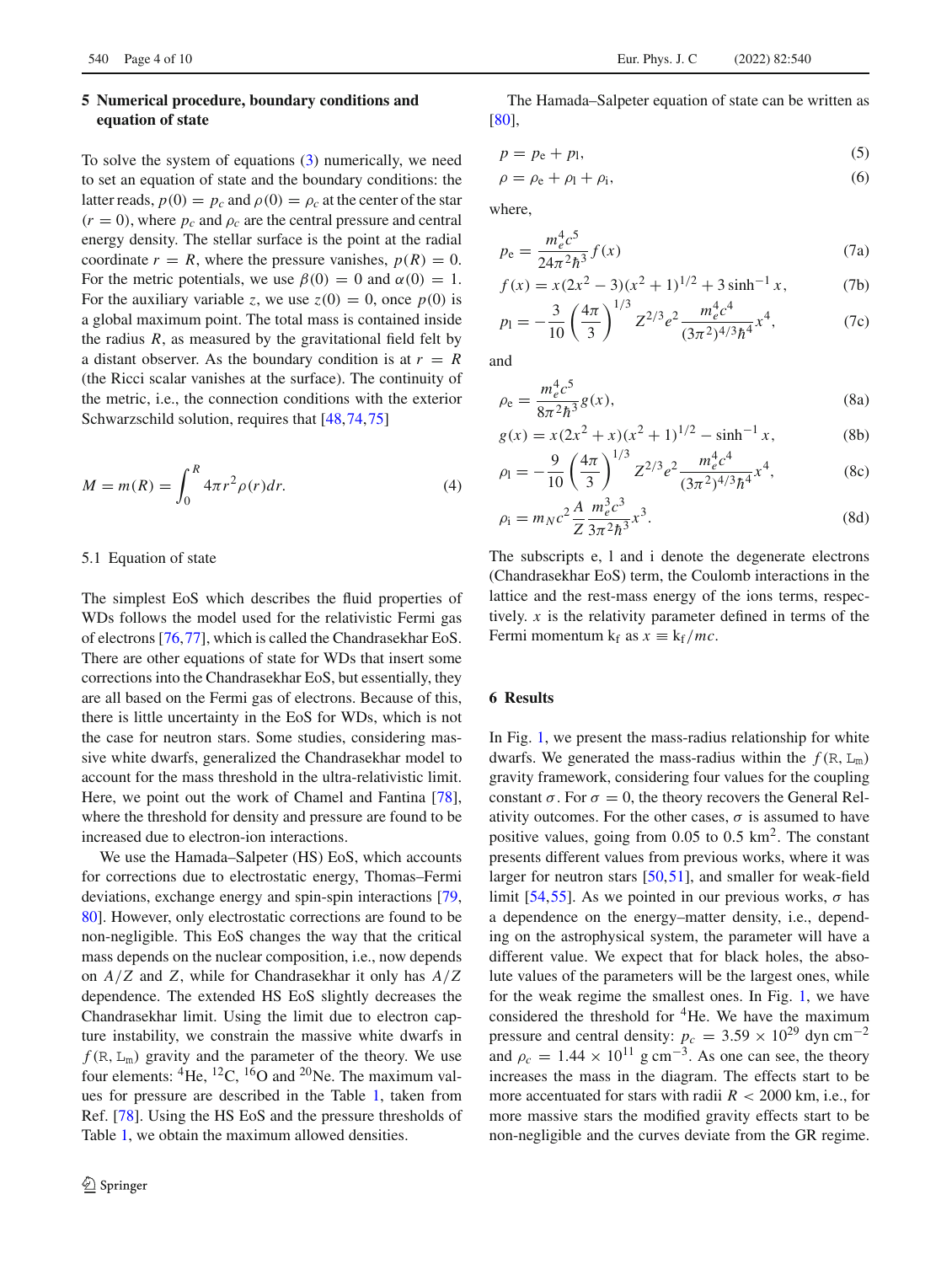| $\frac{A}{Z}X$  | $p$ (dyn cm <sup>-2</sup> ) | $\rho$ (g cm <sup>-3</sup> ) |
|-----------------|-----------------------------|------------------------------|
| $4$ He          | $3.59 \times 10^{29}$       | $1.44 \times 10^{11}$        |
| $^{12}$ C       | $6.99 \times 10^{28}$       | $4.20 \times 10^{10}$        |
| 16 <sub>O</sub> | $2.73 \times 10^{28}$       | $2.07 \times 10^{10}$        |
| $20$ Ne         | $6.21 \times 10^{27}$       | $6.89 \times 10^{9}$         |

<span id="page-4-0"></span>**Table 1** Pressure and density threshold for which matter becomes unstable for four elements. The pressure values are taken from Ref. [\[78](#page-8-39)]. Considering the threshold pressure within the Hamada–Salpeter EoS, we have the corresponding density threshold

Considering the effects from the theory, it is possible to surpass the Chandrasekhar limit of  $1.4M_{\odot}$ . For the value of  $\sigma = 0.5$  km<sup>2</sup>, the contribution of the theory becomes so relevant, that it is possible to have white dwarfs with more than two solar masses, if one considers the  ${}^{4}$ He density threshold. These stars made of Helium and considering *f* (R, L<sub>m</sub>) gravity with  $\sigma = 0.5$  km<sup>2</sup>, would be within the super-Chandrasekhar limit (2.1–2.8*M*<sub>O</sub>), giving a possible explanation for the superluminous supernovae SNIa, since they will be near instability. In the figure we have a blackshaded square region which corresponds to the mass-radius observations of the white dwarf ZTFJ1901+1458 [\[66](#page-8-24)]. We also highlight massive WD observations in Fig. [1;](#page-4-1) the blue dots with error bars, which are between 2500 and 4000 km [\[81](#page-9-0),[82\]](#page-9-1). For the region  $R > 2500$  km, one can see that the contribution from the theory is almost negligible, even for the highest values of the coupling parameter  $\sigma$ . This behavior is entirely different from a previous work, where we applied the  $f(R, T)$  theory of gravity to white dwarfs, e.g., see figure 2 of our work [\[31](#page-8-43)]. In this figure, we also have two systems: the white dwarf in the system HD 49799 the RX J0648.0- 4418 [\[83\]](#page-9-2) with a mass of  $1.28 \pm 0.05$  *M*<sub> $\odot$ </sub> (black line and shaded region) and the compact object in the AR Scorpii system [\[84\]](#page-9-3), with an upper limit of 1.29  $M_{\odot}$  (red line). The former is a new system that has attracted attention in the last years with its being a possible white dwarf pulsar. We also include two binary systems that could be possible super-Chandrasekhar progenitors, i.e., two possible candidates for super-Chandrasekhar WDs in the future. The first system is the J1411-3053 in black dot-dashed line with shaded region. This system has a total mass of  $1.47 \pm 0.01 M_{\odot}$ ; the second one in black dotted-line is the system HD265435 with a total mass of  $1.65 \pm 0.25$   $M_{\odot}$ . In this system we have not considered the error bar in the figure. For the curve  $\sigma = 0$  we have a dot indicating the GR instability, i.e., one has  $dM/dR > 0$ , defining a maximum mass before the nuclear instabilities. When one has the effects of the theory, this behavior changes. We have more massive stars with a decrement of the central density, as in the case of the  $f(R, T)$  gravity [\[31](#page-8-43)]. This is the same when magnetic white dwarfs are considered. Due to this feature, the limiting factor always will be the nuclear instabilities and that should be treated carefully when one



<span id="page-4-1"></span>**Fig. 1** Mass radius relationship for white dwarfs with different σ parameters and considering a star made of Helium. Four values of  $\sigma$ were considered. For  $\sigma = 0.0$ , the theory represents General Relativity. The black-shaded region indicates the observed mass-radius of ZTFJ1901+1458, this region and mass-radius are taken from Ref. [\[66](#page-8-24)]. The black line and shaded region are  $1.28 \pm 0.05$  *M*<sub> $\odot$ </sub> corresponding to RX J0648.0-4418 [\[83](#page-9-2)]. The red line represents the upper limit of the compact object in AR Scorpii [\[84](#page-9-3)]. The black dot-dashed line with shaded region is the binary system with total mass of  $1.47 \pm 0.01 M_{\odot}$ from Ref. [\[60\]](#page-8-18) and the black dotted line is the binary system with a total mass of  $1.65 \pm 0.25$   $M_{\odot}$  from Ref. [\[62\]](#page-8-20). The blue circles with error bars represent the observational data of a sample of massive WDs taken from Refs. [\[81,](#page-9-0)[82](#page-9-1)]

wants to constrain extended gravity theories' parameters and find the WD's maximum mass in such a theory.

In Fig. [2,](#page-5-1) we have the mass-radius relation for white dwarfs. The threshold for carbon-12 was considered. In this case, the maximum pressure and central density are:  $p_c = 6.99 \times 10^{28}$  dyn cm<sup>-2</sup> and  $\rho_c = 4.20 \times 10^{10}$  g cm<sup>-3</sup>. Now, the influence of the theory on the maximum mass is slightly smaller (the coupling term has dependence on the energy–mass density), but still strong. It is possible to see, for the highest value of the coupling constant,  $\sigma = 0.5 \text{ km}^2$ , that the maximum mass reaches near  $1.8M_{\odot}$ . We can also observe that the white dwarfs are more compact in comparison with the previous case. One can see that the curves cross the shaded region of RX J0648.0-4418 more to the left side. This is due to the change in the EoS. For the carbon threshold, the maximum mass limit may be increased if one uses even higher values of  $\sigma$ .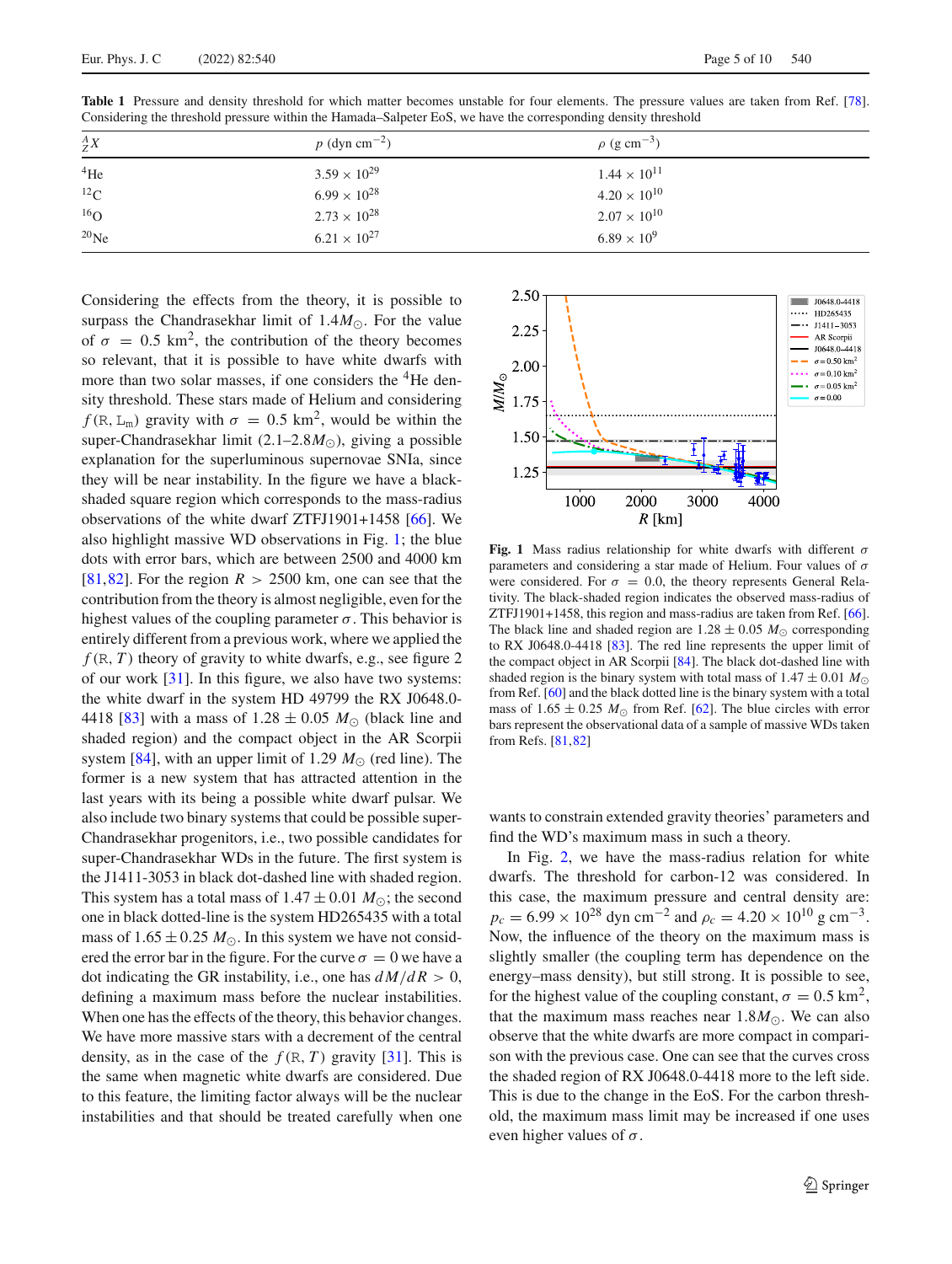

<span id="page-5-1"></span>Fig. 2 Same as Fig. [1,](#page-4-1) but considering the <sup>12</sup>C threshold for equation of state



<span id="page-5-2"></span>Fig. 3 Same as Fig. [1,](#page-4-1) but considering the <sup>16</sup>O threshold for equation of state

In Fig. [3,](#page-5-2) we present the mass-radius relationship for white dwarfs considering the threshold for <sup>16</sup>O, the maximum central pressure is  $2.73 \times 10^{28}$  dyn cm<sup>-2</sup>, corresponding to a maximum central density of 2.07  $\times$  10<sup>10</sup> g cm<sup>-3</sup>. This third case follows the same line as the previous one. For the highest coupling constant value, the maximum mass reached is near 1.6  $M_{\odot}$ , which means that smaller density thresholds requires higher values of  $σ$  to enhance maximum masses up to 2.2–2.4  $M_{\odot}$ . The minimum radii reached are a little more than 1000 km.

Finally, we present the mass-radius relation for white dwarfs, considering the threshold for 20Ne in Fig. [4.](#page-5-3) In this last case, the maximum pressure and central density are:  $p_c = 6.21 \times 10^{27}$  dyn cm<sup>-2</sup> and  $\rho_c = 6.89 \times 10^9$  g cm<sup>-3</sup>. It has a maximum mass of just a few percents above the Chandrasekhar limit for the highest value of the parameter of the theory considered. As we can see, for this composition, one cannot have white dwarfs that would have a mass around 1.47  $M_{\odot}$ . The nuclear instabilities limit a lot the enhancement of the mass for WDs. Considering elements heavier than oxygen, the nuclear instabilities will largely affect the maximum mass and limit it before gravitational effects.



<span id="page-5-3"></span>Fig. 4 Same as Fig. [1,](#page-4-1) but considering the <sup>20</sup>Ne threshold for equation of state

# <span id="page-5-0"></span>**7 Discussion and conclusions**

In this work, we have studied for the first time the massradius relationship of massive white dwarfs in the context of  $f(R, L_m)$  gravity. We have considered the specific case  $f(R, L_m) = R + L_m + \sigma R L_m$ , where the term  $\sigma R L_m$  represents a non-minimal coupling between the matter and gravitational field. We solved the hydrostatic equilibrium equation for the Hamada–Salpeter EoS and used electron capture instability as threshold for the central mass density and consequently for the central pressure. We have found that the effects of the theory are more important for stars with radius less than 2500 km, i.e., for more massive stars. This is because the coupling term is dependent on the energy–mass density. Hence, the effects of the theory are noticeable for larger central densities. We see that curves start to deviate from the General Relativity case. We found here that the coupling parameter is at least one order of magnitude smaller than it is for neutron stars. This is expected since WDs have a central density smaller than the central densities of neutron stars, and  $\sigma$  has a dependence on the energy–matter density. This behavior is the same as the non-minimal model  $f(R, T)$  of gravity, e.g., see figures in Ref. [\[85\]](#page-9-4). As one can see, the parameters in the theory have different values depending on the astrophysical system.

Furthermore, it is remarkable that the effects of the theory are negligible for stars with  $M < 1.3 M_{\odot}$ ;  $R < 3000$  km, which means that the theory recovers General Relativity and Newtonian results for small densities independent of the value of the coupling constant, i.e., the curves are indistinguishable at low densities. This means that the theory can accommodate the observational data of WDs with < 3000 km, without any problem. This behavior is different from other theories of gravity, which in general do not recover this limit on this region. e.g., see figures of Ref. [\[32](#page-8-29)].  $f(R, L_m)$  gravity has a similarity with the  $f(R)$  in the Palatini formalism [\[69\]](#page-8-27), where the effects of the alternative theory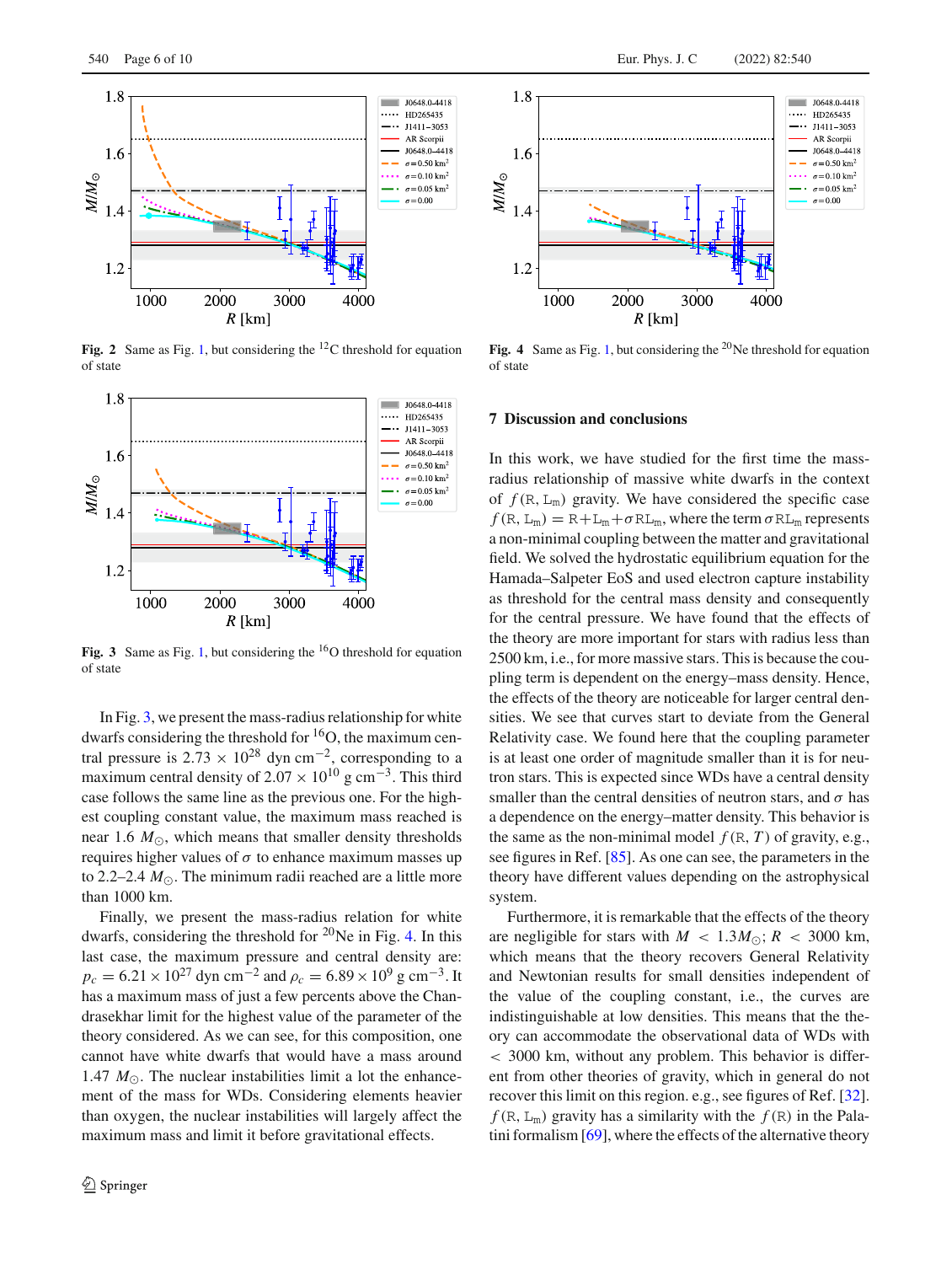are negligible in this regime. As one goes to higher densities, the curves deviates from the GR limit, showing the contribution of the modified gravity on the mass-radius relation. This is completely in agreement with the data, which shows that for less massive WDs ( $M < 1.3 M_{\odot}$ ), the Newtonian theory can describe very well the data. With new data showing more massive WDs [\[82](#page-9-1),[86](#page-9-5)[–88](#page-9-6)], the relativistic effects, i.e., gravity corrections, are necessary to explain the mass-radius.

For stars near the threshold due to the electron-ion interactions, the effects of the theory lead to stars well above the Chandrasekhar mass limit. For a star made of oxygen, the increment could be at least  $0.18 M_{\odot}$ , for Ne it is  $0.06 M_{\odot}$ . The increment would reduce a lot or be negligible for white dwarfs made of heavier elements, such as  ${}^{40}Ca$  or  ${}^{56}Fe$  due to nuclear instabilities. For lighter elements the increment in the mass can be very significant, reaching a limit more than 2.0  $M_{\odot}$ , thus explaining the superluminous supernovae type SNIas. The enhancement in the mass can be comparable to the ones coming from magnetic field effects [\[23,](#page-7-12)[26](#page-7-5)[,63](#page-8-21)[,78](#page-8-39)], without the anisotropic instabilities of the huge magnetic field. However, it is worth considering other nuclear instabilities besides the electron capture.

In Fig. [5](#page-6-0) we compare our results of Fig. [2](#page-5-1) with the maximum mass of strongly magnetized  $^{12}$ C WDs from Ref. [\[64](#page-8-22)]. They are represented by the green, red, and black solid lines where the masses correspond to the magnetic moments  $10^{33}$ ,  $10^{34}$  and  $2 \times 10^{34}$  Am<sup>2</sup> respectively. The magnetic moment of  $10^{33}$  Am<sup>2</sup> corresponds to a magnetized <sup>12</sup>C WD of 1.41  $M_{\odot}$ , the 10<sup>34</sup> Am<sup>2</sup> corresponds to 1.86  $M_{\odot}$  and  $2 \times 10^{34}$  Am<sup>2</sup> corresponds to 1.99  $M_{\odot}$ . For the purpose of comparison, when considering  $f(R, L_m)$  gravity effects with  $\sigma = 0.5 \text{ km}^2$ , we could come close to 1.8  $M_{\odot}$  for carbon-12 WDs. We also compare with two samples of mass-radius: one from Ref. [\[29](#page-8-0)], which considers the  $f(R)$  gravity and another one from Ref. [\[36\]](#page-8-30), which considers the Vegh's massive gravity. They are represented by the blue and red dots, respectively. As one can see for this case, the modified theories of  $f(R)$  and massive gravity can reach more massive stars, however, if one considers nuclear instabilities the scenario can be thoroughly changed. As we mentioned, the nuclear instabilities limit the maximum mass significantly, so the WD EoS should always consider the threshold. Some results for massive gravity are similar to ours.

In Fig. [6](#page-6-1) we repeat the methodology for WDs made of oxygen-16, in comparison with the Fig. [3.](#page-5-2) As one can see the maximum mass that considers magnetic field decreases. As we have also used electron-capture as threshold, our results also decreased, i.e., they are consistent for these  ${}^{16}O$  WDs and present a very similar behavior for the maximum mass. As one can see, this modified gravity,  $f(R, L_m)$  model, can be as good as highly magnetized models.

In conclusion, we show that the  $f(R, L_m)$  modified theory of gravity can explain super-Chandrasekhar white dwarfs,



<span id="page-6-0"></span>**Fig. 5** Mass radius relationship for white dwarfs with different  $\sigma$ parameters and considering a star made of  $^{12}$ C. Four values of  $\sigma$ were considered. For  $\sigma = 0.0$ , the theory represents General Relativity. The black-shaded region indicates the observed mass-radius of ZTFJ1901+1458, this region, i.e., the mass-radius are taken from Ref. [\[66](#page-8-24)]. The black dotted-line and shaded region are  $1.28 \pm 0.05$  *M*<sub> $\odot$ </sub> corresponding to RX J0648.0-4418 [\[83\]](#page-9-2). The pink line represents the upper limit of the compact object in AR Scorpii [\[84\]](#page-9-3). The blue circles with error bars represent the observational data of a sample of massive WDs taken from Refs. [\[81](#page-9-0)[,82](#page-9-1)]. In this figure we have included the maximum mass of strongly magnetized 12C WDs from Ref. [\[64](#page-8-22)]. They are represented by the green, red, and black solid lines. These masses correspond to the following magnetic moments:  $10^{33}$ ,  $10^{34}$  and  $2 \times 10^{34}$  Am<sup>2</sup>. We also included two samples of mass-radius: from Ref. [\[29](#page-8-0)], which considers the  $f(R)$  gravity and from Ref. [\[36\]](#page-8-30), which considers the Vegh's massive gravity. They are represented by the blue and red dots, respectively



<span id="page-6-1"></span>**Fig. 6** Same as Fig. [5,](#page-6-0) but considering the <sup>16</sup>O threshold for equation of state

i.e., a non-minimal coupling between the particle fields and the gravitational field could enhance the maximum mass for white dwarfs above the Chandrasekhar limit. More aspects of the theory must be addressed, such as the bounds for the coupling parameter from statistical analyses, to establish a new maximum mass limit. The electron capture limits the maxi-mum central density for different WD compositions [\[78](#page-8-39)[,89](#page-9-7)]. One could enhance the  $\sigma$  parameter, since it reduces the central density for the same star. However, there are other insta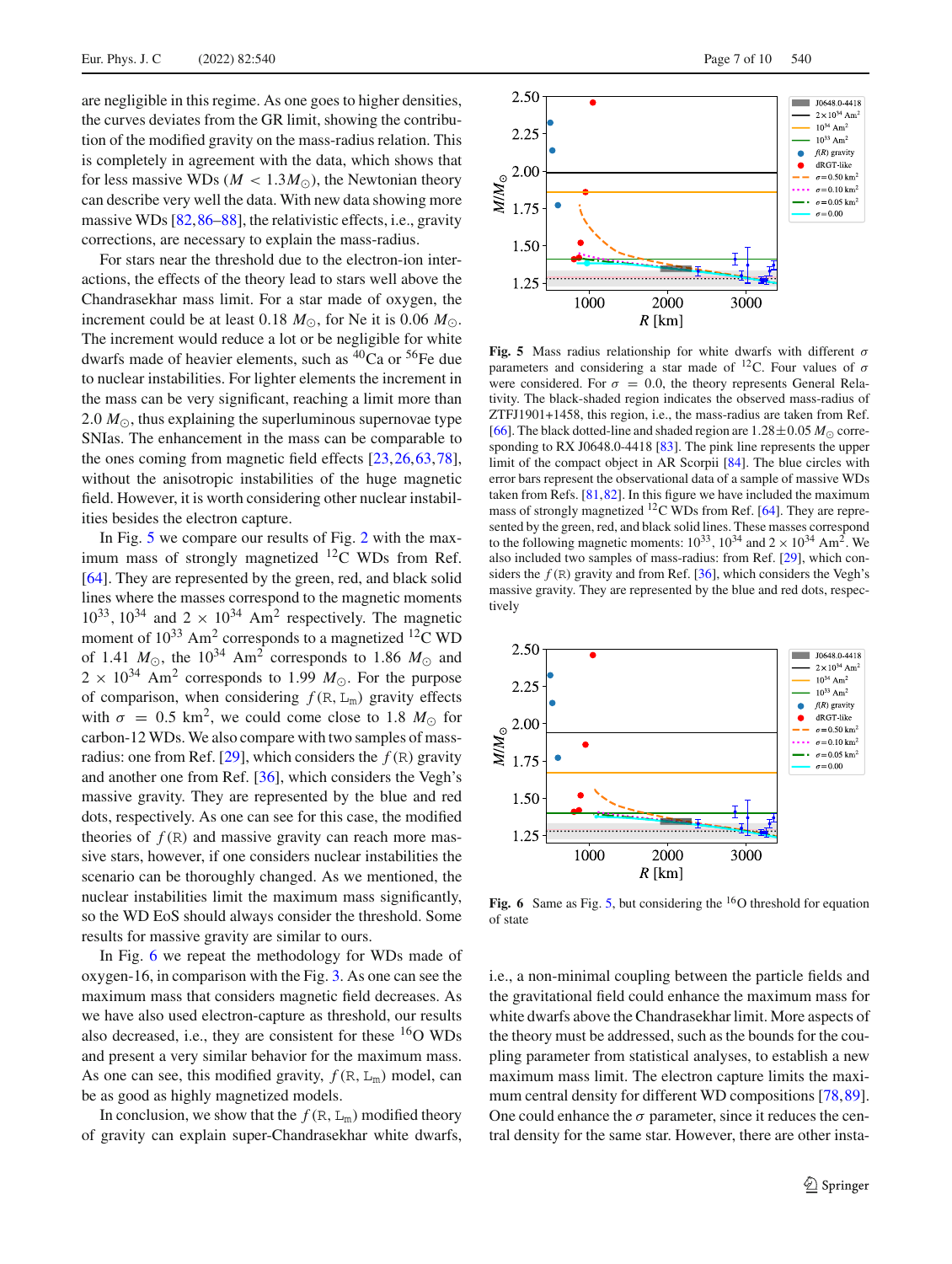bilities that need to be considered such as those due to pycnonuclear reactions. The theory allows the mass of WDs to be higher without surpassing the threshold for nuclear instabilities. Another valid consideration would be to have the theory coupled to the electromagnetic field and have magnetic WDs within the theory.

Presently, we can say that electron capture instabilities and estimated masses of superluminous SNIas constrain the coupling parameter within the interval  $0 < \sigma < 1$  km<sup>2</sup> for white dwarfs systems.

**Acknowledgements** R.V.L. is supported by U.S. Department of Energy (DOE) under grant DE-FG02-08ER41533 and to the LANL Collaborative Research Program by Texas A&M System National Laboratory Office and Los Alamos National Laboratory and by Uniandes university. G.A.C. is supported by Coordenação de Aperfeiçoamento de Pessoal de Nível Superior (CAPES) grant PNPD/88887.368365/2019- 00.

**Data Availability Statement** This manuscript has no associated data or the data will not be deposited. [Authors' comment: This is a theoretical work and the data used are public in their respective references.]

**Open Access** This article is licensed under a Creative Commons Attribution 4.0 International License, which permits use, sharing, adaptation, distribution and reproduction in any medium or format, as long as you give appropriate credit to the original author(s) and the source, provide a link to the Creative Commons licence, and indicate if changes were made. The images or other third party material in this article are included in the article's Creative Commons licence, unless indicated otherwise in a credit line to the material. If material is not included in the article's Creative Commons licence and your intended use is not permitted by statutory regulation or exceeds the permitted use, you will need to obtain permission directly from the copyright holder. To view a copy of this licence, visit [http://creativecomm](http://creativecommons.org/licenses/by/4.0/) [ons.org/licenses/by/4.0/.](http://creativecommons.org/licenses/by/4.0/) Funded by SCOAP3.

#### **References**

- <span id="page-7-0"></span>1. D. Andrew Howell, M. Sullivan, P.E. Nugent, R.S. Ellis, A.J. Conley, D. Le Borgne, R.G. Carlberg, J. Guy, D. Balam, S. Basa, D. Fouchez, I.M. Hook, E.Y. Hsiao, J.D. Neill, R. Pain, K.M. Perrett, C.J. Pritchet, Nature **443**(7109), 308 (2006). [https://doi.org/](https://doi.org/10.1038/nature05103) [10.1038/nature05103](https://doi.org/10.1038/nature05103)
- 2. M. Hicken, P.M. Garnavich, J.L. Prieto, S. Blondin, D.L. DePoy, R.P. Kirshner, J. Parrent, Astrophys. J. Lett. **669**(1), L17 (2007). <https://doi.org/10.1086/523301>
- 3. M. Yamanaka, K.S. Kawabata, K. Kinugasa, M. Tanaka, A. Imada, K. Maeda, K. Nomoto, A. Arai, S. Chiyonobu, Y. Fukazawa, O. Hashimoto, S. Honda, Y. Ikejiri, R. Itoh, Y. Kamata, N. Kawai, T. Komatsu, K. Konishi, D. Kuroda, H. Miyamoto, S. Miyazaki, O. Nagae, H. Nakaya, T. Ohsugi, T. Omodaka, N. Sakai, M. Sasada, M. Suzuki, H. Taguchi, H. Takahashi, H. Tanaka, M. Uemura, T. Yamashita, K. Yanagisawa, M. Yoshida, Astrophys. J. Lett. **707**(2), L118 (2009). <https://doi.org/10.1088/0004-637x/707/2/l118>
- <span id="page-7-8"></span>4. R.A. Scalzo, G. Aldering, P. Antilogus, C. Aragon, S. Bailey, C. Baltay, S. Bongard, C. Buton, M. Childress, N. Chotard, Y. Copin, H.K. Fakhouri, A. Gal-Yam, E. Gangler, S. Hoyer, M. Kasliwal, S. Loken, P. Nugent, R. Pain, E. Pécontal, R. Pereira, S. Perlmutter, D. Rabinowitz, A. Rau, G. Rigaudier, K. Runge, G. Smadja, C.

Tao, R.C. Thomas, B. Weaver, C. Wu, Astrophys. J. **713**(2), 1073 (2010). <https://doi.org/10.1088/0004-637x/713/2/1073>

- <span id="page-7-9"></span>5. S. Taubenberger, S. Benetti, M. Childress, R. Pakmor, S. Hachinger, P.A. Mazzali, V. Stanishev, N. Elias-Rosa, I. Agnoletto, F. Bufano, M. Ergon, A. Harutyunyan, C. Inserra, E. Kankare, M. Kromer, H. Navasardyan, J. Nicolas, A. Pastorello, E. Prosperi, F. Salgado, J. Sollerman, M. Stritzinger, M. Turatto, S. Valenti, W. Hillebrandt, Mon. Not. R. Astron. Soc. **412**(4), 2735 (2011). [https://doi.org/10.](https://doi.org/10.1111/j.1365-2966.2010.18107.x) [1111/j.1365-2966.2010.18107.x](https://doi.org/10.1111/j.1365-2966.2010.18107.x)
- <span id="page-7-1"></span>6. J.M. Silverman, M. Ganeshalingam, W. Li, A.V. Filippenko, A.A. Miller, D. Poznanski, Mon. Not. R. Astron. Soc. **410**(1), 585 (2011). <https://doi.org/10.1111/j.1365-2966.2010.17474.x>
- <span id="page-7-2"></span>7. K. Boshkayev, J. Rueda, R. Ruffini, Int. J. Mod. Phys. E **20**(supp01), 136 (2011). [https://doi.org/10.1142/](https://doi.org/10.1142/S0218301311040177) [S0218301311040177](https://doi.org/10.1142/S0218301311040177)
- 8. K. Boshkayev, J.A. Rueda, R. Ruffini, I. Siutsou, Astrophys. J. **762**(2), 117 (2012). <https://doi.org/10.1088/0004-637x/762/2/117>
- 9. B. Franzon, S. Schramm, Phys. Rev. D **92**(8), 083006 (2015). <https://doi.org/10.1103/PhysRevD.92.083006>
- <span id="page-7-3"></span>10. L. Becerra, K. Boshkayev, J.A. Rueda, R. Ruffini, Mon. Not. R. Astron. Soc. **487**(1), 812 (2019). [https://doi.org/10.1093/mnras/](https://doi.org/10.1093/mnras/stz1394) [stz1394](https://doi.org/10.1093/mnras/stz1394)
- <span id="page-7-4"></span>11. J.G. Coelho, M. Malheiro, Publ. Astron. Soc. Jpn. **66**, 14 (2014). <https://doi.org/10.1093/pasj/pst014>
- <span id="page-7-10"></span>12. J.G. Coelho, R.M. Marinho, M. Malheiro, R. Negreiros, D.L. Cáceres, J.A. Rueda, R. Ruffini, Astrophys. J. **794**(1), 86 (2014). <https://doi.org/10.1088/0004-637x/794/1/86>
- 13. H. Liu, X. Zhang, D. Wen, Phys. Rev. D **89**(10), 104043 (2014). <https://doi.org/10.1103/PhysRevD.89.104043>
- 14. R.V. Lobato, J.G. Coelho, M. Malheiro, AIP Conf. Proc. **1693**(1), 030003 (2015). <https://doi.org/10.1063/1.4937186>
- 15. R.V. Lobato, J. Coelho, M. Malheiro, J. Phys. Conf. Ser. **630**(1), 012015 (2015). <https://doi.org/10.1088/1742-6596/630/1/012015>
- <span id="page-7-11"></span>16. S. Subramanian, B. Mukhopadhyay, Mon. Not. R. Astron. Soc. **454**(1), 752 (2015). <https://doi.org/10.1093/mnras/stv1983>
- 17. U. Das, B. Mukhopadhyay, J. Cosmol. Astropart. Phys. **2015**(05), 016 (2015). <https://doi.org/10.1088/1475-7516/2015/05/016>
- 18. R.V. Lobato, M. Malheiro, J.G. Coelho, Int. J. Mod. Phys. D **25**(09), 1641025 (2016). <https://doi.org/10.1142/s021827181641025x>
- 19. P. Bera, D. Bhattacharya, Mon. Not. R. Astron. Soc. **456**(3), 3375 (2016). <https://doi.org/10.1093/mnras/stv2823>
- 20. M. Malheiro, R.M. Marinho, R.V. Lobato, J.G. Coelho, in *The Fourteenth Marcel Grossmann Meeting* (World Scientific, 2017), pp. 4363–4371. [https://doi.org/10.1142/9789813226609\\_0586](https://doi.org/10.1142/9789813226609_0586)
- 21. R.V. Lobato, J.G. Coelho, M. Malheiro, J. Phys. Conf. Ser. **861**(1), 012005 (2017). <https://doi.org/10.1088/1742-6596/861/1/012005>
- 22. R.V. Lobato, M. Malheiro, J.G. Coelho, in *The Fourteenth Marcel Grossmann Meeting* (World Scientific, 2017), pp. 4313–4318. [https://doi.org/10.1142/9789813226609\\_0578](https://doi.org/10.1142/9789813226609_0578)
- <span id="page-7-12"></span>23. E. Otoniel, R.V. Lobato, M. Malheiro, B. Franzon, S. Schramm, F. Weber, Int. J. Mod. Phys. Conf. Ser. **45**, 1760024 (2017). [https://](https://doi.org/10.1142/s2010194517600242) [doi.org/10.1142/s2010194517600242](https://doi.org/10.1142/s2010194517600242)
- 24. D. Chatterjee, A.F. Fantina, N. Chamel, J. Novak, M. Oertel, Mon. Not. R. Astron. Soc. **469**(1), 95 (2017). [https://doi.org/10.1093/](https://doi.org/10.1093/mnras/stx781) [mnras/stx781](https://doi.org/10.1093/mnras/stx781)
- 25. G.A. Carvalho, J.D.V. Arbañil, R.M. Marinho, M. Malheiro, Eur. Phys. J. C **78**(5), 1 (2018). [https://doi.org/10.1140/epjc/](https://doi.org/10.1140/epjc/s10052-018-5901-2) [s10052-018-5901-2](https://doi.org/10.1140/epjc/s10052-018-5901-2)
- <span id="page-7-5"></span>26. E. Otoniel, B. Franzon, G.A. Carvalho, M. Malheiro, S. Schramm, F. Weber, Astrophys. J. **879**(1), 46 (2019). [https://doi.org/10.3847/](https://doi.org/10.3847/1538-4357/ab24d1) [1538-4357/ab24d1](https://doi.org/10.3847/1538-4357/ab24d1)
- <span id="page-7-6"></span>27. D.L. Caceres, S.M. de Carvalho, J.G. Coelho, R.C.R. de Lima, J.A. Rueda, Mon. Not. R. Astron. Soc. **465**(4), 4434 (2017). [https://doi.](https://doi.org/10.1093/mnras/stw3047) [org/10.1093/mnras/stw3047](https://doi.org/10.1093/mnras/stw3047)
- <span id="page-7-7"></span>28. S.P. Nunes, J.D.V. Arbañil, M. Malheiro, Astrophys. J. **921**(2), 138 (2021). <https://doi.org/10.3847/1538-4357/ac1e8a>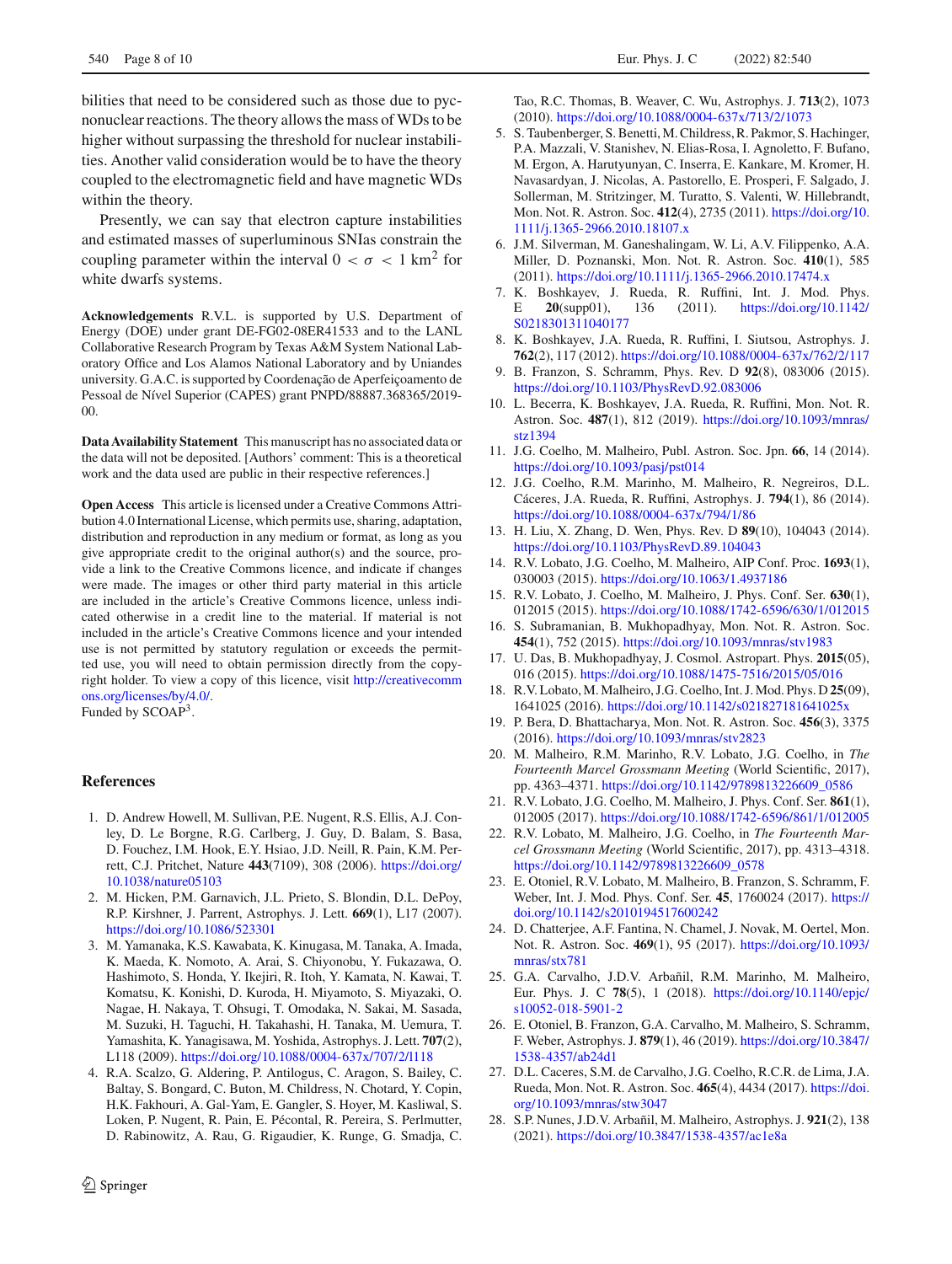- <span id="page-8-0"></span>29. U. Das, B. Mukhopadhyay, J. Cosmol. Astropart. Phys. **2015**(05), 045 (2015). <https://doi.org/10.1088/1475-7516/2015/05/045>
- <span id="page-8-7"></span>30. R.K. Jain, C. Kouvaris, N.G. Nielsen, Phys. Rev. Lett. **116**(15), 151103 (2016). <https://doi.org/10.1103/PhysRevLett.116.151103>
- <span id="page-8-43"></span>31. G.A. Carvalho, R.V. Lobato, P.H.R.S. Moraes, J.D.V. Arbañil, E. Otoniel, R.M. Marinho, M. Malheiro, Eur. Phys. J. C **77**(12) (2017). <https://doi.org/10.1140/epjc/s10052-017-5413-5>
- <span id="page-8-29"></span>32. S. Banerjee, S. Shankar, T.P. Singh, J. Cosmol. Astropart. Phys. **2017**(10), 004 (2017)
- 33. C.A.Z. Vasconcellos, J.E.S. Costa, D. Hadjimichef, M.V.T. Machado, F. Köpp, G.L. Volkmer, M. Razeira, J. Phys. Conf. Ser. **1143**, 012002 (2018). [https://doi.org/10.1088/1742-6596/1143/1/](https://doi.org/10.1088/1742-6596/1143/1/012002) [012002](https://doi.org/10.1088/1742-6596/1143/1/012002)
- 34. I.D. Saltas, I. Sawicki, I. Lopes, J. Cosmol. Astropart. Phys. **2018**(05), 028 (2018). [https://doi.org/10.1088/1475-7516/2018/](https://doi.org/10.1088/1475-7516/2018/05/028) [05/028](https://doi.org/10.1088/1475-7516/2018/05/028)
- 35. H.L. Liu, G.L. Lü, J. Cosmol. Astropart. Phys. **2019**(02), 040 (2019). <https://doi.org/10.1088/1475-7516/2019/02/040>
- <span id="page-8-30"></span>36. B Eslam Panah, H.L. Liu, Phys. Rev. D **99**(10), 104074 (2019). <https://doi.org/10.1103/PhysRevD.99.104074>
- 37. S. Chowdhury, T. Sarkar, Astrophys. J. **884**(1), 95 (2019). [https://](https://doi.org/10.3847/1538-4357/ab3c25) [doi.org/10.3847/1538-4357/ab3c25](https://doi.org/10.3847/1538-4357/ab3c25)
- 38. X. Sun, S.Y. Zhou, Phys. Rev. D **101**(4), 044060 (2020). [https://](https://doi.org/10.1103/PhysRevD.101.044060) [doi.org/10.1103/PhysRevD.101.044060](https://doi.org/10.1103/PhysRevD.101.044060)
- <span id="page-8-31"></span>39. A. Allahyari, M.A. Gorji, S. Mukohyama, J. Cosmol. Astropart. Phys. **2020**(05), 013 (2020). [https://doi.org/10.1088/1475-7516/](https://doi.org/10.1088/1475-7516/2020/05/013) [2020/05/013](https://doi.org/10.1088/1475-7516/2020/05/013)
- <span id="page-8-1"></span>40. F. Rocha, G.A. Carvalho, D. Deb, M. Malheiro, Phys. Rev. D **101**(10), 104008 (2020). [https://doi.org/10.1103/PhysRevD.101.](https://doi.org/10.1103/PhysRevD.101.104008) [104008](https://doi.org/10.1103/PhysRevD.101.104008)
- <span id="page-8-2"></span>41. J.M. Cohen, A. Lapidus, A.G.W. Cameron, Astrophys. Space Sci. **5**(1), 113 (1969). <https://doi.org/10.1007/BF00653943>
- <span id="page-8-4"></span>42. G. Carvalho, R. Marinho, M. Malheiro, AIP Conf. Proc. **1693**(1), 030004 (2015). <https://doi.org/10.1063/1.4937187>
- 43. A. Carvalho, R.M. MarinhoJr, M. Malheiro, J. Phys. Conf. Ser. **706**(5), 1009 (2016). [https://doi.org/10.1088/1742-6596/706/5/](https://doi.org/10.1088/1742-6596/706/5/052016) [052016](https://doi.org/10.1088/1742-6596/706/5/052016)
- 44. A. Mathew, M.K. Nandy, Res. Astron. Astrophys. **17**(6), 061 (2017). <https://doi.org/10.1088/1674-4527/17/6/61>
- <span id="page-8-3"></span>45. G.A. Carvalho, R.M. Marinho, M. Malheiro, Gen. Relativ. Gravit. **50**(4) (2018). <https://doi.org/10.1007/s10714-018-2354-8>
- <span id="page-8-5"></span>46. A.G. Riess, A.V. Filippenko, P. Challis, A. Clocchiatti, A. Diercks, P.M. Garnavich, R.L. Gilliland, C.J. Hogan, S. Jha, R.P. Kirshner, B. Leibundgut, M.M. Phillips, D. Reiss, B.P. Schmidt, R.A. Schommer, R.C. Smith, J. Spyromilio, C. Stubbs, N.B. Suntzeff, J. Tonry, Astron. J. **116**(3), 1009 (1998). [https://doi.org/10.1086/](https://doi.org/10.1086/300499) [300499](https://doi.org/10.1086/300499)
- <span id="page-8-6"></span>47. S. Nojiri, S.D. Odintsov, V.K. Oikonomou, Phys. Rep. **692**, 1 (2017). <https://doi.org/10.1016/j.physrep.2017.06.001>
- <span id="page-8-8"></span>48. G.J. Olmo, D. Rubiera-Garcia, A. Wojnar, Phys. Rep. **876**, 1 (2020). <https://doi.org/10.1016/j.physrep.2020.07.001>
- <span id="page-8-9"></span>49. S. Banerjee, S. Shankar, T.P. Singh, J. Cosmol. Astropart. Phys. **2017**(10), 004 (2017). [https://doi.org/10.1088/1475-7516/2017/](https://doi.org/10.1088/1475-7516/2017/10/004) [10/004](https://doi.org/10.1088/1475-7516/2017/10/004)
- <span id="page-8-10"></span>50. G.A. Carvalho, P.H.R.S. Moraes, S.I. dos Santos, B.S. Gonçalves, M. Malheiro, Eur. Phys. J. C **80**(5), 483 (2020). [https://doi.org/10.](https://doi.org/10.1140/epjc/s10052-020-7958-y) [1140/epjc/s10052-020-7958-y](https://doi.org/10.1140/epjc/s10052-020-7958-y)
- <span id="page-8-11"></span>51. R.V. Lobato, G.A. Carvalho, C.A. Bertulani, Eur. Phys. J. C **81**(11), 1013 (2021). <https://doi.org/10.1140/epjc/s10052-021-09785-3>
- <span id="page-8-12"></span>52. T. Harko, F.S.N. Lobo, Eur. Phys. J. C **70**(1–2), 373 (2010). [https://](https://doi.org/10.1140/epjc/s10052-010-1467-3) [doi.org/10.1140/epjc/s10052-010-1467-3](https://doi.org/10.1140/epjc/s10052-010-1467-3)
- <span id="page-8-13"></span>53. O. Bertolami, F.S.N. Lobo, J. Páramos, Phys. Rev. D **78**(6), 064036 (2008). <https://doi.org/10.1103/PhysRevD.78.064036>
- <span id="page-8-14"></span>54. T. Harko, Phys. Rev. D **81**(4), 044021 (2010). [https://doi.org/10.](https://doi.org/10.1103/physrevd.81.044021) [1103/physrevd.81.044021](https://doi.org/10.1103/physrevd.81.044021)
- <span id="page-8-42"></span>55. T. Harko, F.S.N. Lobo, Phys. Rev. D **86**(12), 124034 (2012). [https://](https://doi.org/10.1103/physrevd.86.124034) [doi.org/10.1103/physrevd.86.124034](https://doi.org/10.1103/physrevd.86.124034)
- <span id="page-8-15"></span>56. E. Barrientos, S. Mendoza, Phys. Rev. D **98**(8), 084033 (2018). <https://doi.org/10.1103/physrevd.98.084033>
- <span id="page-8-16"></span>57. W.C. Chen, X.D. Li, Astrophys. J. **702**(1), 686 (2009). [https://doi.](https://doi.org/10.1088/0004-637x/702/1/686) [org/10.1088/0004-637x/702/1/686](https://doi.org/10.1088/0004-637x/702/1/686)
- 58. M. Tanaka, K.S. Kawabata, M. Yamanaka, K. Maeda, T. Hattori, K. Aoki, K. Nomoto, M. Iye, T. Sasaki, P.A. Mazzali, E. Pian, Astrophys. J. **714**(2), 1209 (2010). [https://doi.org/10.1088/0004-637x/](https://doi.org/10.1088/0004-637x/714/2/1209) [714/2/1209](https://doi.org/10.1088/0004-637x/714/2/1209)
- <span id="page-8-17"></span>59. S. Hachinger, P.A. Mazzali, S. Taubenberger, M. Fink, R. Pakmor, W. Hillebrandt, I.R. Seitenzahl, Mon. Not. R. Astron. Soc. **427**(3), 2057 (2012). <https://doi.org/10.1111/j.1365-2966.2012.22068.x>
- <span id="page-8-18"></span>60. P.F.L. Maxted, T.R. Marsh, R.C. North, Mon. Not. R. Astron. Soc. **317**(3), L41 (2000). [https://doi.org/10.1046/j.1365-8711.](https://doi.org/10.1046/j.1365-8711.2000.03856.x) [2000.03856.x](https://doi.org/10.1046/j.1365-8711.2000.03856.x)
- <span id="page-8-19"></span>61. S. Vennes, A. Kawka, S.J. O'Toole, P. Németh, D. Burton, Astrophys. J. **759**(1), L25 (2012). [https://doi.org/10.1088/2041-8205/](https://doi.org/10.1088/2041-8205/759/1/L25) [759/1/L25](https://doi.org/10.1088/2041-8205/759/1/L25)
- <span id="page-8-20"></span>62. I. Pelisoli, P. Neunteufel, S. Geier, T. Kupfer, U. Heber, A. Irrgang, D. Schneider, A. Bastian, J. van Roestel, V. Schaffenroth, B.N. Barlow, Nat. Astron. **5**(10), 1052 (2021). [https://doi.org/10.1038/](https://doi.org/10.1038/s41550-021-01413-0) [s41550-021-01413-0](https://doi.org/10.1038/s41550-021-01413-0)
- <span id="page-8-21"></span>63. N. Chamel, A.F. Fantina, P.J. Davis, Phys. Rev. D **88**(8), 081301 (2013). <https://doi.org/10.1103/physrevd.88.081301>
- <span id="page-8-22"></span>64. D. Chatterjee, A.F. Fantina, N. Chamel, J. Novak, M. Oertel, Mon. Not. R. Astron. Soc. **469**(1), 95 (2017). [https://doi.org/10.1093/](https://doi.org/10.1093/mnras/stx781) [mnras/stx781](https://doi.org/10.1093/mnras/stx781)
- <span id="page-8-23"></span>65. L. Becerra, J.A. Rueda, P. Lorén-Aguilar, E. García-Berro, Astrophys. J. **857**(2), 134 (2018). [https://doi.org/10.3847/1538-4357/](https://doi.org/10.3847/1538-4357/aabc12) [aabc12](https://doi.org/10.3847/1538-4357/aabc12)
- <span id="page-8-24"></span>66. I. Caiazzo, K.B. Burdge, J. Fuller, J. Heyl, S.R. Kulkarni, T.A. Prince, H.B. Richer, J. Schwab, I. Andreoni, E.C. Bellm, A. Drake, D.A. Duev, M.J. Graham, G. Helou, A.A. Mahabal, F.J. Masci, R. Smith, M.T. Soumagnac, Nature **595**(7865), 39 (2021). [https://doi.](https://doi.org/10.1038/s41586-021-03615-y) [org/10.1038/s41586-021-03615-y](https://doi.org/10.1038/s41586-021-03615-y)
- <span id="page-8-25"></span>67. M.R. Schreiber, D. Belloni, B.T. Gänsicke, S.G. Parsons, M. Zorotovic, Nat. Astron. **5**(7), 648 (2021). [https://doi.org/10.1038/](https://doi.org/10.1038/s41550-021-01346-8) [s41550-021-01346-8](https://doi.org/10.1038/s41550-021-01346-8)
- <span id="page-8-26"></span>68. A. Wojnar, Int. J. Geom. Methods Mod. Phys. **18**(supp01), 2140006 (2021). <https://doi.org/10.1142/S0219887821400065>
- <span id="page-8-27"></span>69. L. Sarmah, S. Kalita, A. Wojnar, Phys. Rev. D **105**(2), 024028 (2022). <https://doi.org/10.1103/PhysRevD.105.024028>
- <span id="page-8-28"></span>70. K. Nobleson, A. Ali, S. Banik, Eur. Phys. J. C **82**(1), 1 (2022). <https://doi.org/10.1140/epjc/s10052-021-09969-x>
- <span id="page-8-32"></span>71. N.M. Garcia, F.S.N. Lobo, Phys. Rev. D **82**(10), 104018 (2010). <https://doi.org/10.1103/physrevd.82.104018>
- <span id="page-8-33"></span>72. N.M. Garcia, F.S.N. Lobo, Class. Quantum Gravity **28**(8), 085018 (2011). <https://doi.org/10.1088/0264-9381/28/8/085018>
- <span id="page-8-34"></span>73. J.D. Brown, Class. Quantum Gravity **10**(8), 1579 (1993). [https://](https://doi.org/10.1088/0264-9381/10/8/017) [doi.org/10.1088/0264-9381/10/8/017](https://doi.org/10.1088/0264-9381/10/8/017)
- <span id="page-8-35"></span>74. A. Wojnar, H. Velten, Eur. Phys. J. C **76**(12), 697 (2016). [https://](https://doi.org/10.1140/epjc/s10052-016-4549-z) [doi.org/10.1140/epjc/s10052-016-4549-z](https://doi.org/10.1140/epjc/s10052-016-4549-z)
- <span id="page-8-36"></span>75. F. Sbisà, P.O. Baqui, T. Miranda, S.E. Jorás, O.F. Piattella, Phys. Dark Universe **27**, 100411 (2020). [https://doi.org/10.1016/j.dark.](https://doi.org/10.1016/j.dark.2019.100411) [2019.100411](https://doi.org/10.1016/j.dark.2019.100411)
- <span id="page-8-37"></span>76. S. Chandrasekhar, Astrophys. J. **74**, 81 (1931). [https://doi.org/10.](https://doi.org/10.1086/143324) [1086/143324](https://doi.org/10.1086/143324)
- <span id="page-8-38"></span>77. S. Chandrasekhar, Mon. Not. R. Astron. Soc. **95**, 207 (1935). <https://doi.org/10.1093/mnras/95.3.207>
- <span id="page-8-39"></span>78. N. Chamel, A.F. Fantina, Phys. Rev. D **92**(2), 023008 (2015). <https://doi.org/10.1103/physrevd.92.023008>
- <span id="page-8-40"></span>79. T. Hamada, E.E. Salpeter, Astrophys. J. **134**, 683 (1961). [https://](https://doi.org/10.1086/147195) [doi.org/10.1086/147195](https://doi.org/10.1086/147195)
- <span id="page-8-41"></span>80. E.E. Salpeter, Astrophys. J. **134**, 669 (1961). [https://doi.org/10.](https://doi.org/10.1086/147194) [1086/147194](https://doi.org/10.1086/147194)